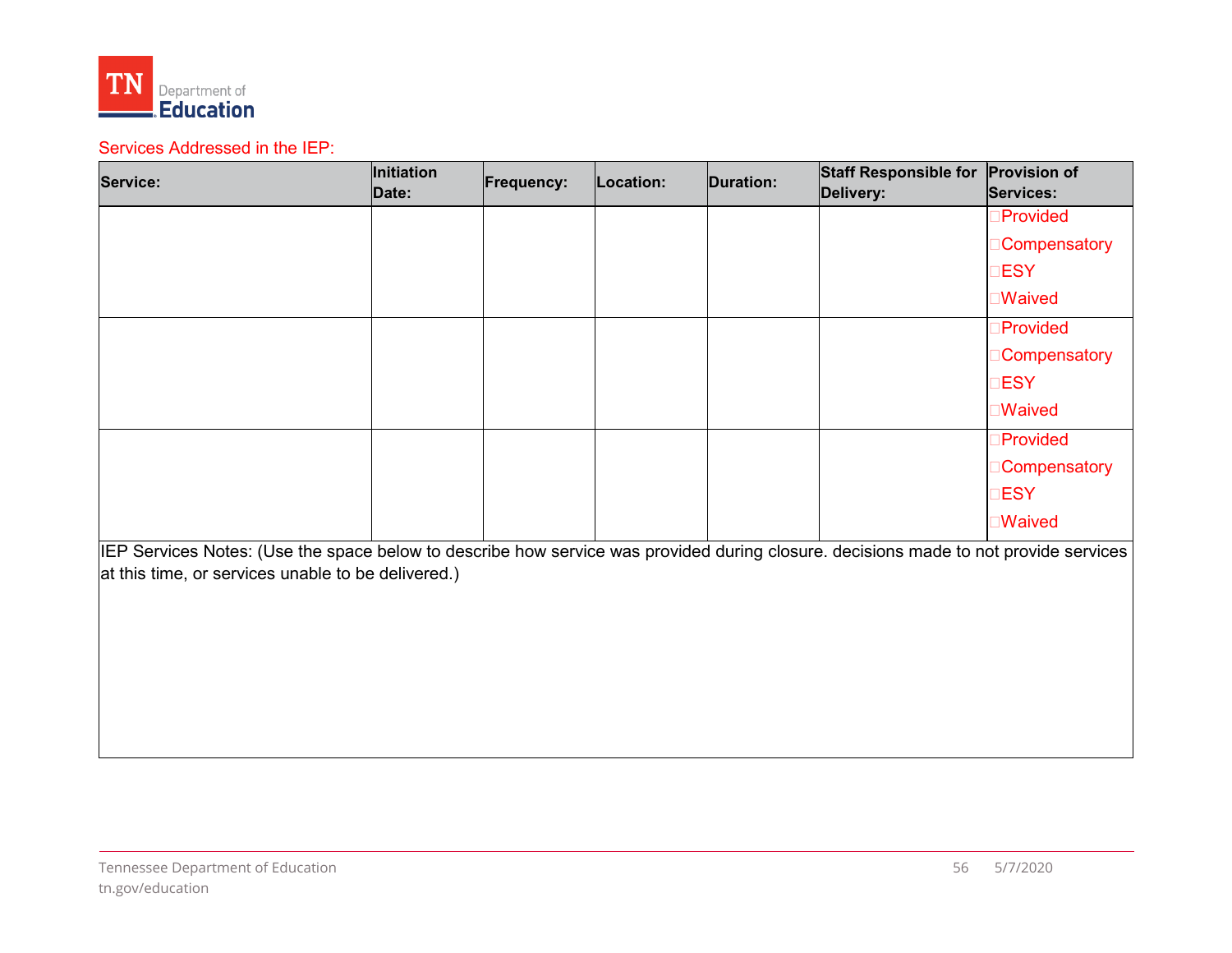

## **After Closure:**

Date(s) educational services were provided to students, but this student did not receive services:<br>Beginning Date: [Insert] Ending Date: [Insert] #of School Days: [Insert] **Beginning Date: [Insert]** 

| Data Prior to Closure (i.e. benchmarks,<br>universal screeners, progress reports, etc.) | <b>Current Data After Reopening</b> | Determination      | Recommendation |  |
|-----------------------------------------------------------------------------------------|-------------------------------------|--------------------|----------------|--|
|                                                                                         |                                     | ∃Progressed        |                |  |
|                                                                                         |                                     | ∃Regressed         |                |  |
|                                                                                         |                                     | <b>Maintained</b>  |                |  |
|                                                                                         |                                     | ∃Progressed        |                |  |
|                                                                                         |                                     | ∃Regressed         |                |  |
|                                                                                         |                                     | <b>∃Maintained</b> |                |  |
| Plan for providing compensatory services, if needed.                                    |                                     |                    |                |  |
|                                                                                         |                                     |                    |                |  |
|                                                                                         |                                     |                    |                |  |
|                                                                                         |                                     |                    |                |  |
|                                                                                         |                                     |                    |                |  |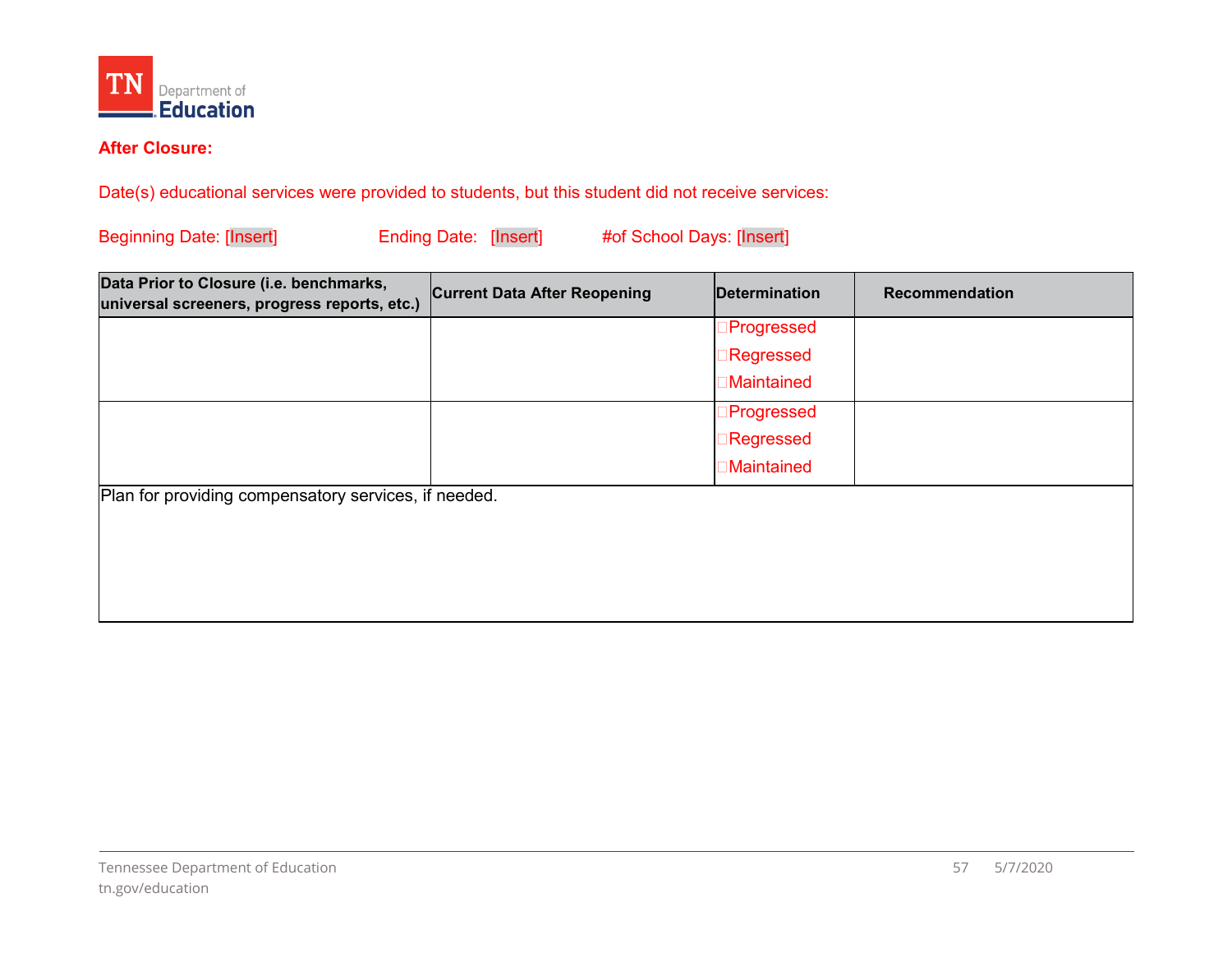

# *Template: Evaluation/Reevaluation Timelines*

| Date evaluation is due:                                                                                                 |                        | Due during closure?                       |  |  |
|-------------------------------------------------------------------------------------------------------------------------|------------------------|-------------------------------------------|--|--|
|                                                                                                                         |                        |                                           |  |  |
|                                                                                                                         |                        |                                           |  |  |
| If yes, what is the plan for completion of the evaluation, including the participation of the parent in the<br>process? |                        |                                           |  |  |
|                                                                                                                         |                        |                                           |  |  |
|                                                                                                                         |                        |                                           |  |  |
|                                                                                                                         |                        |                                           |  |  |
| Was parent notified of plan?                                                                                            | If yes, date & method: |                                           |  |  |
|                                                                                                                         |                        |                                           |  |  |
| Was the evaluation completed?                                                                                           |                        | If yes, how was the evaluation completed? |  |  |
|                                                                                                                         |                        |                                           |  |  |
| $\Box$ Yes $\Box$ No                                                                                                    |                        |                                           |  |  |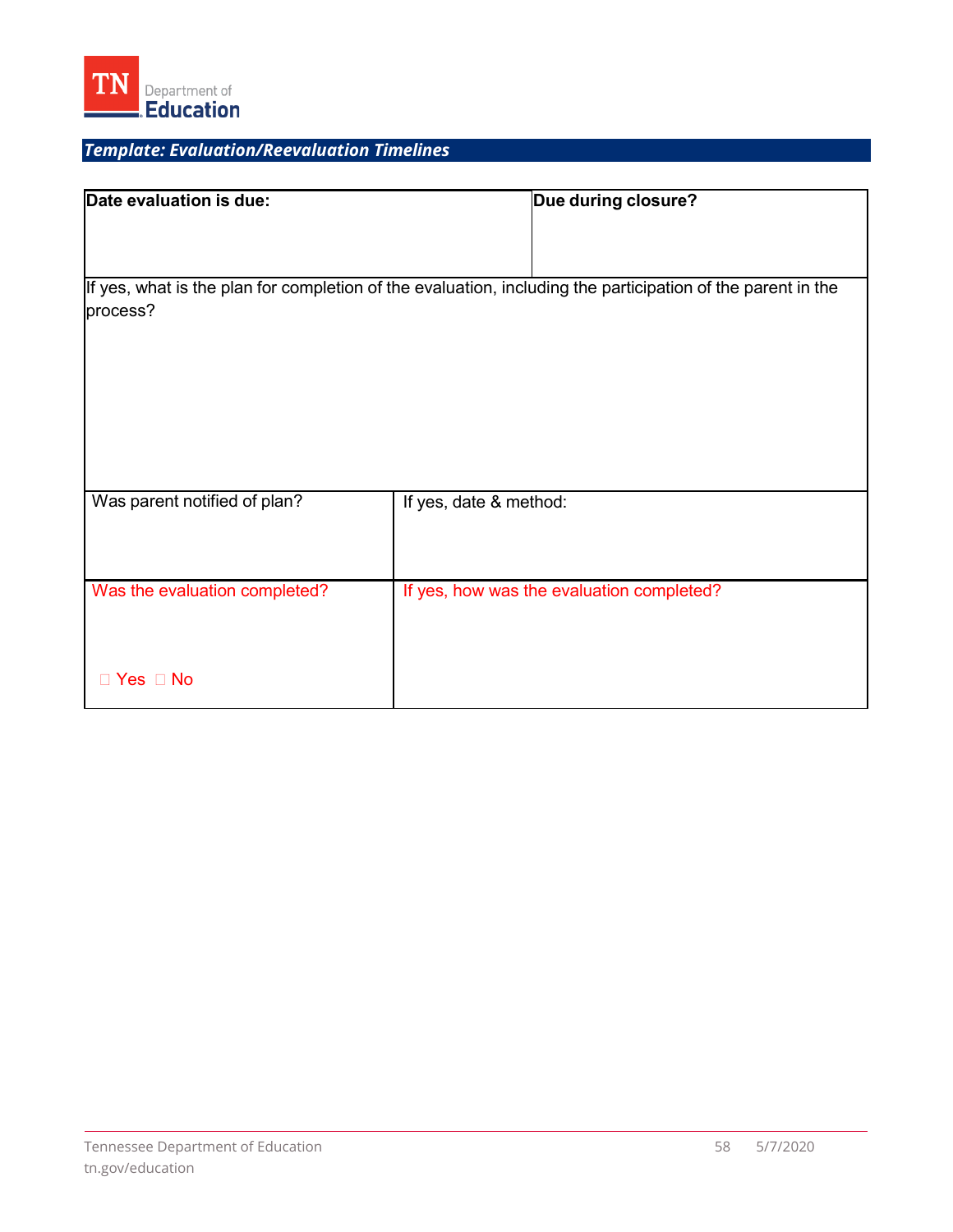

# *Template: IEP Timelines*

| Date IEP is due:                                                                                |                             | Due during closure?                            |  |  |
|-------------------------------------------------------------------------------------------------|-----------------------------|------------------------------------------------|--|--|
|                                                                                                 |                             |                                                |  |  |
| If yes, what is the plan for completion of the IEP, including the participation of all IEP team |                             |                                                |  |  |
| members, including the parent (and student if appropriate)?                                     |                             |                                                |  |  |
|                                                                                                 |                             |                                                |  |  |
| Was parent notified of plan?                                                                    | If yes, date & method:      |                                                |  |  |
|                                                                                                 |                             |                                                |  |  |
| How was the meeting                                                                             | □ Video Conference Call     |                                                |  |  |
| completed?                                                                                      | □ Telephone Conference Call |                                                |  |  |
|                                                                                                 |                             | □ Documented approval to amend without meeting |  |  |
| <b>Other Information</b> (use the space below to document any additional relevant information): |                             |                                                |  |  |
|                                                                                                 |                             |                                                |  |  |
|                                                                                                 |                             |                                                |  |  |
|                                                                                                 |                             |                                                |  |  |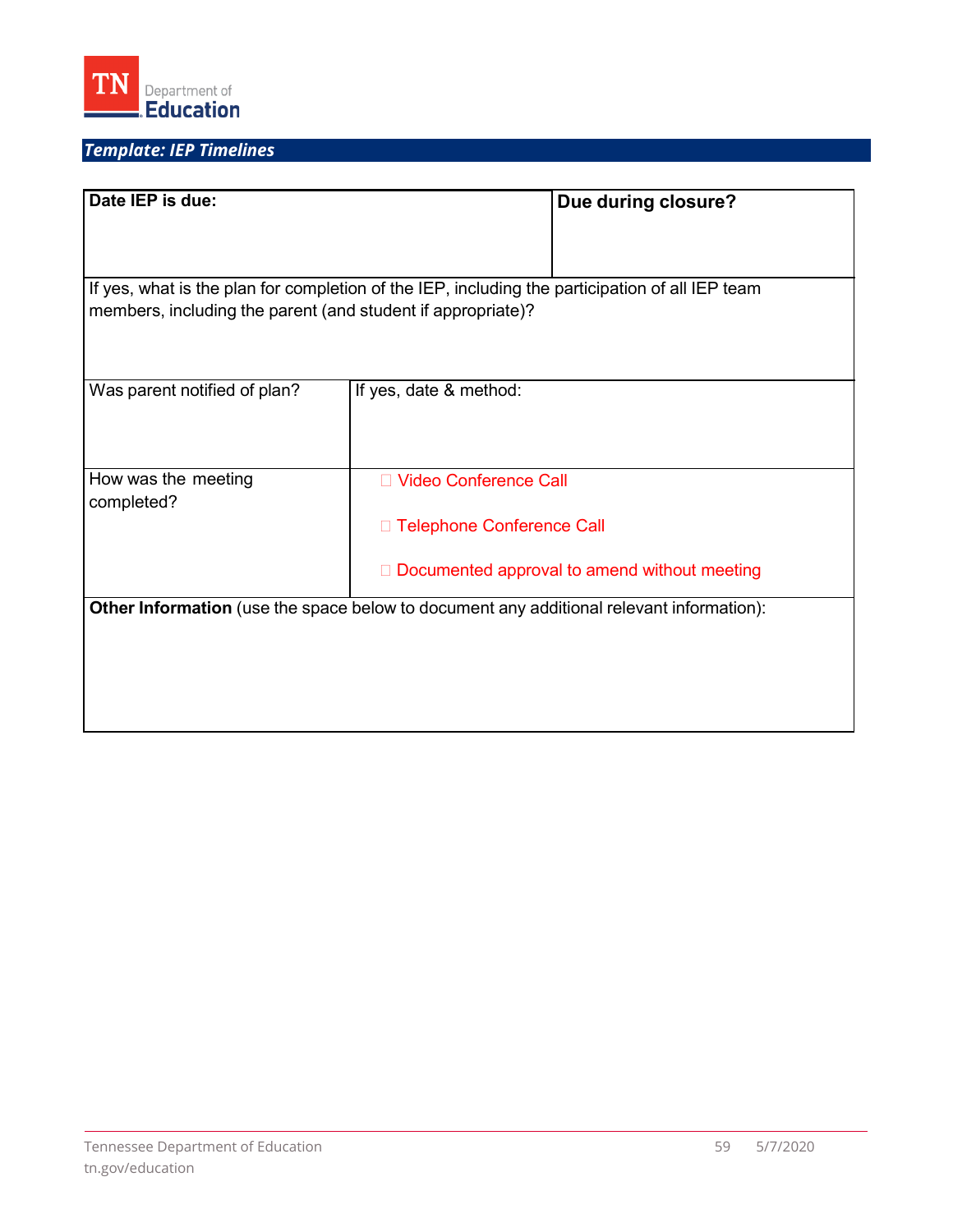

*Template: Documentation for Service Provision* 

| <b>Date Provided:</b> | <b>Service</b><br>Provided: | How Provided: Notes/Considerations: |
|-----------------------|-----------------------------|-------------------------------------|
|                       |                             |                                     |
|                       |                             |                                     |
|                       |                             |                                     |
|                       |                             |                                     |
|                       |                             |                                     |
|                       |                             |                                     |
|                       |                             |                                     |
|                       |                             |                                     |
|                       |                             |                                     |
|                       |                             |                                     |